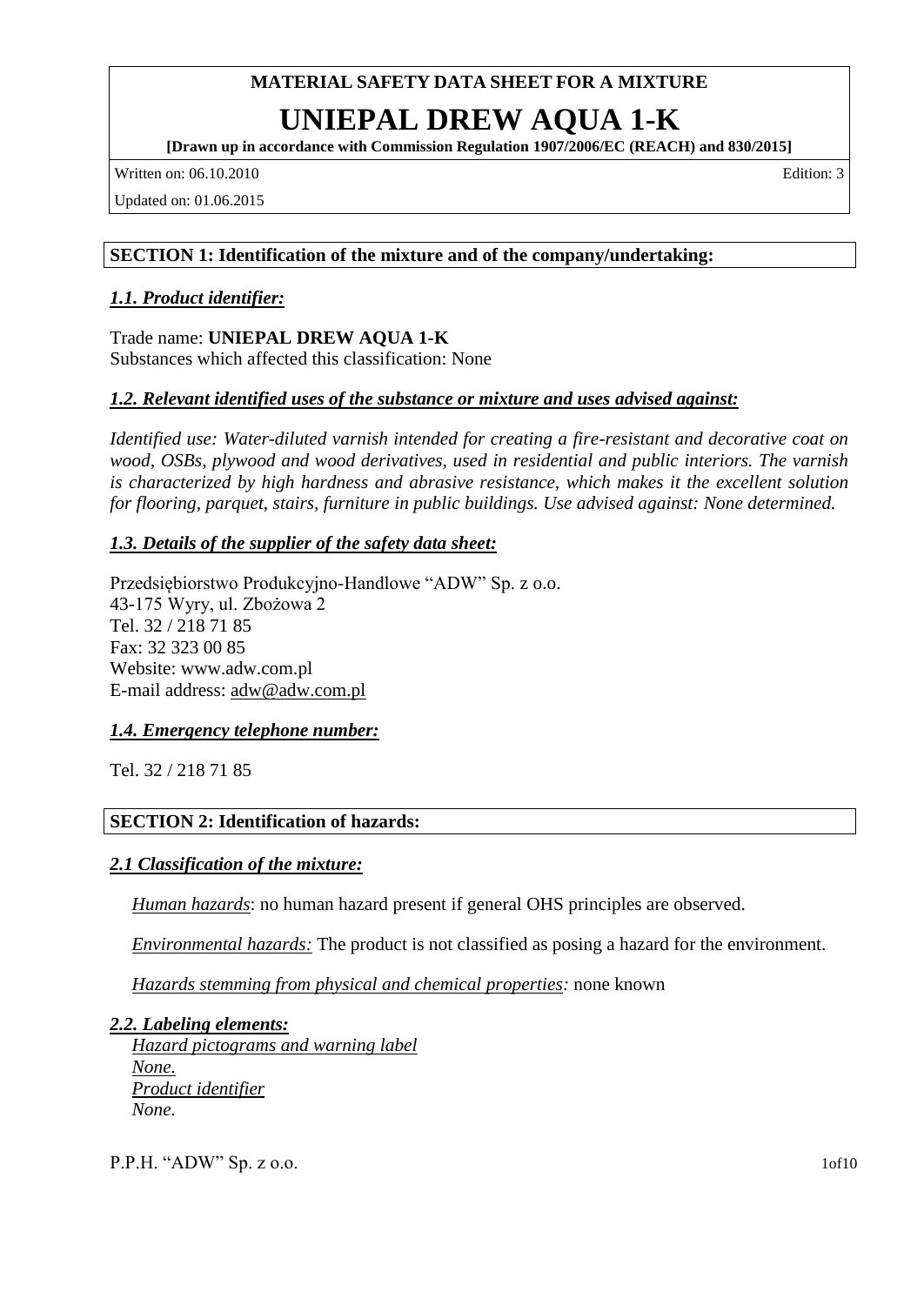## **UNIEPAL DREW AQUA 1-K**

**[Drawn up in accordance with Commission Regulation 1907/2006/EC (REACH) and 830/2015]**

Written on: 06.10.2010 Edition: 3

Updated on: 01.06.2015

## *Hazard type designation*

*None.*

*Hazard type designations (EU)*

*EUH 208- Contains Benzisothiazolinone. May produce an allergic reaction. Contains a reaction mixture of 5-chloro-2-methyl-2H-isothiazol-3 [CE no. 247-500-7] and 2-methyl-2H-isothiazol-3 [CE no. 220-239-6] (3: 1). May produce an allergic reaction.*

*Precautionary statements P102 Keep out of the reach of children. P280 Wear protective gloves.*

#### *2.3 Other hazards:*

No data available

#### **SECTION 3: Composition / information on ingredients:**

#### *3.1. Substances:*

Not applicable

#### *3.2. Mixtures:*

*Ingredients:* water-based polymer dispersion on the basis of polyurethane resin, with the addition of flame-retardant solutions and auxiliary solutions.

| CAS: 220-120-9               | Benzisothiazolinone                                                            |              |
|------------------------------|--------------------------------------------------------------------------------|--------------|
| EINECS: -                    | Acute Tox. 4; H302 Aquatic Acute 1; H400 Eye Dam. 1; H318 Skin $\vert$ < 0.03% |              |
| Index number: 613-088-006    | Irrit. 2; H315 Skin Sens. 1; H317                                              |              |
| Proper registration number:  |                                                                                |              |
| $CAS: 55965-84-9$            | Reaction mixture of 5-chloro-2-methyl-2H-isothiazol-3 [CE no. 247-]            |              |
| $EINECS: -$                  | <u>500-7]</u> and 2-methyl-2H-isothiazol-3 [CE no. 220-239-6] (3: 1).          | $< 0.0015\%$ |
| Index number: $613-167-00-5$ | Acute Tox.3 H331, H311, H301, Skin Corr.1B H314, Aquatic Acute 1               |              |
| Proper registration number:  | H400, Aquatic Chronic 1 H410                                                   |              |

#### **SECTION 4: First aid measures:**

#### *4.1 Description of first aid measures:*

**Inhalation** Not harmful. If necessary, provide fresh air. **Ingestion** Medical consultation. **Eye contamination** Wash abundantly with fresh water and provide medical consultation with an oculist. **Skin contamination**

P.P.H. "ADW" Sp. z o.o. 2of10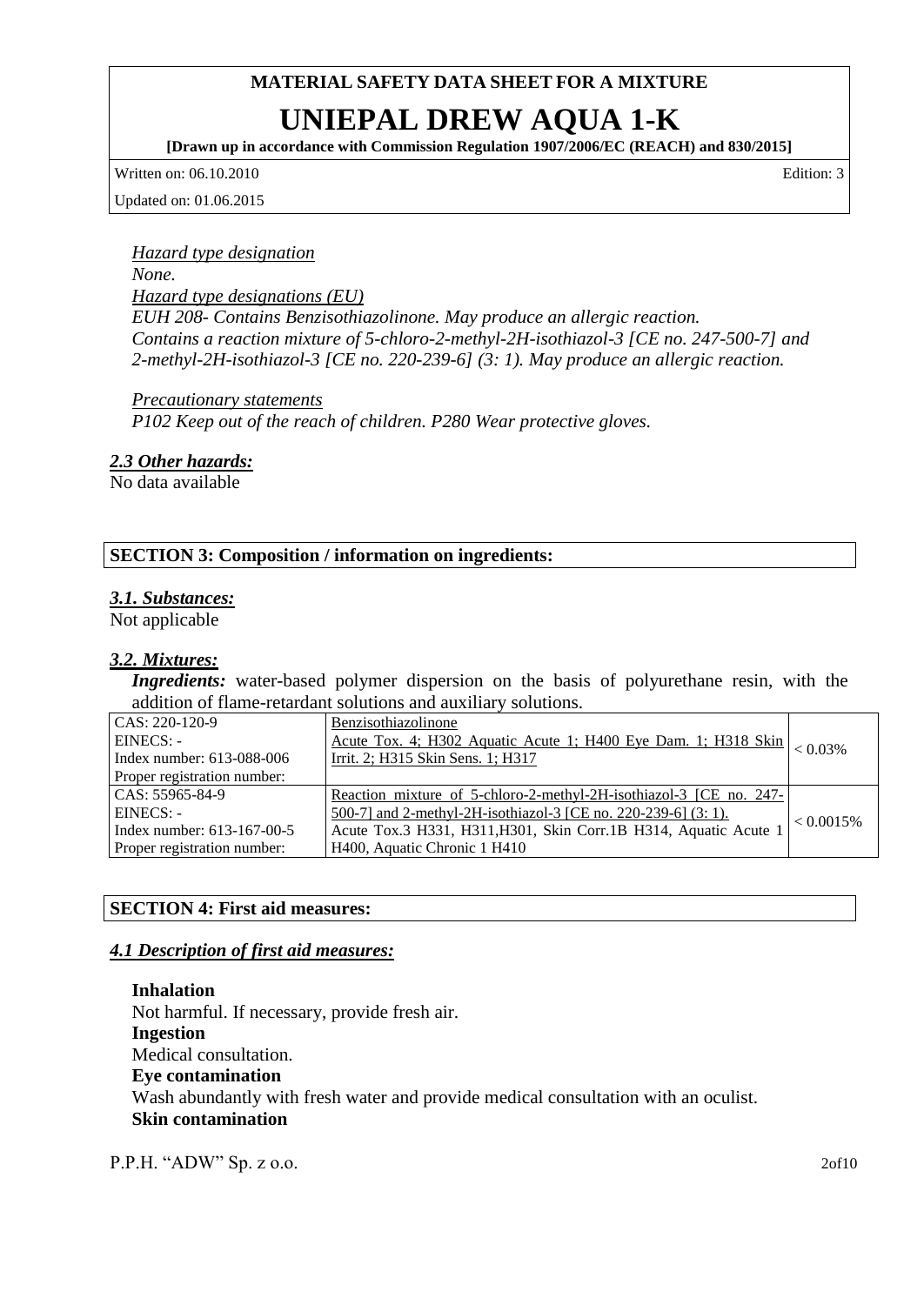## **UNIEPAL DREW AQUA 1-K**

**[Drawn up in accordance with Commission Regulation 1907/2006/EC (REACH) and 830/2015]**

Written on: 06.10.2010 Edition: 3

Updated on: 01.06.2015

Remove contaminated clothing immediately and wash the contaminated skin abundantly with water, and then with soap and water.

#### *4.2. Most important symptoms and effects, both acute and delayed:*

No data available

*4.3 Indication of any immediate medical attention and special treatment required for the injured:*

No data available

#### **SECTION 5: Firefighting measures:**

The product is non-flammable. Long-term exposure to high temperatures can lead to the evaporation of the water dispersion in the product.

#### *5.1 Extinguishing media:*

*Suitable extinguishing media: all available media (water, dispersed currents, foam, powder, CO<sub>2</sub>,* sand).

*Unsuitable extinguishing media*: water jets, causing the burning substance to splash.

#### *5.2. Special hazards arising from the substance or mixture:*

not applicable

#### *5.3 Advice for firefighters:*

Use appropriate personal protective equipment typical in the event of a fire.

#### **SECTION 6: Accidental release measures:**

#### *6.1 Personal precautions, protective equipment and emergency procedures:*

Avoid contact with the released product.

#### *6.2 Environmental precautions:*

Does not create a toxicological hazard, but a major spill should be secured against reaching sewage or ground waters.

#### *6.3 Methods and materials for containment and cleaning up:*

In the event of a leak - eliminate the source (close the leak, place the damaged packaging in a sealed container). With major leaks, embank the substance accumulation site and pump out the liquid collected. Cover small spills with absorbent material, such as diatomaceous earth, carefully

P.P.H. "ADW" Sp. z o.o. 3of10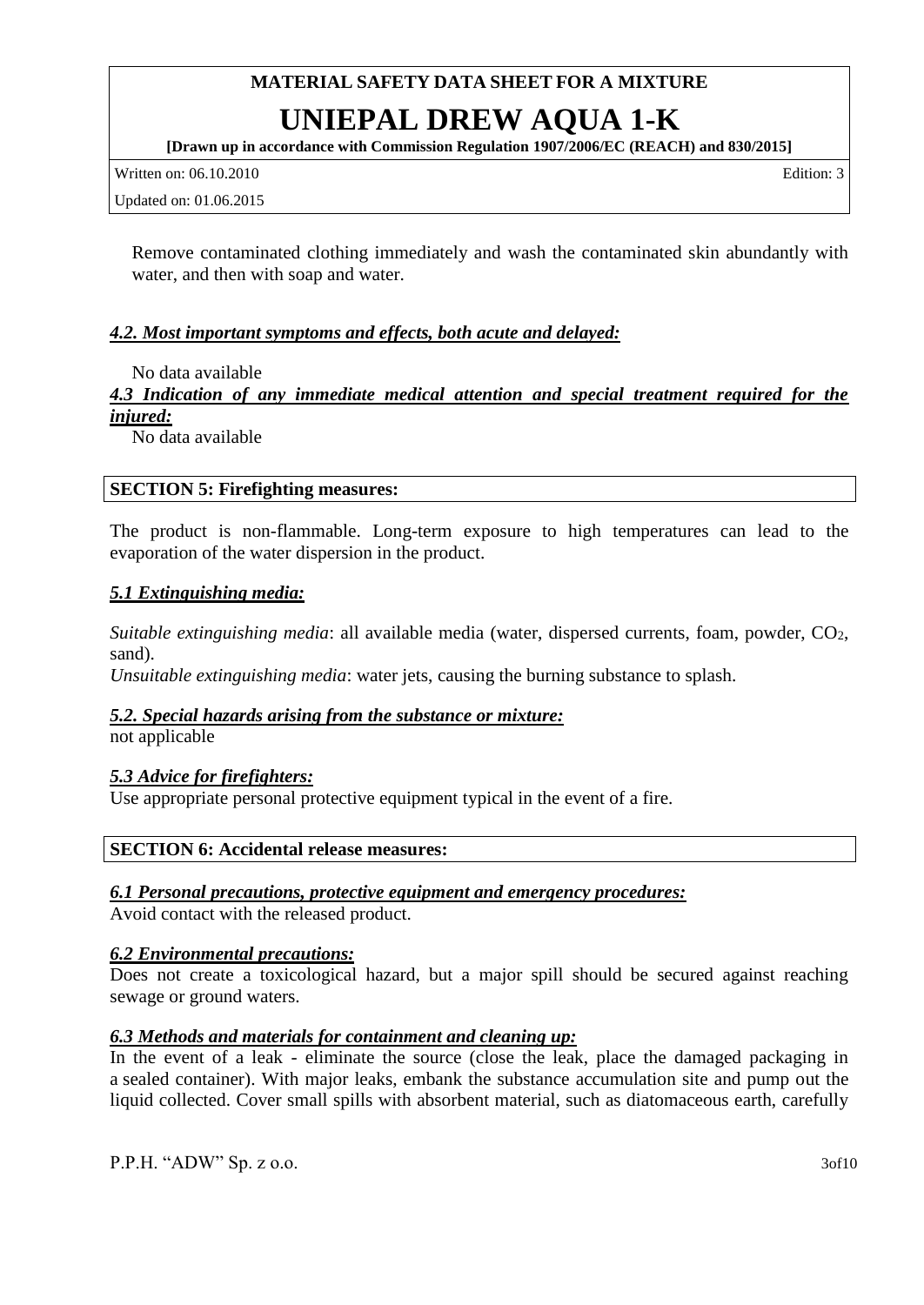## **UNIEPAL DREW AQUA 1-K**

**[Drawn up in accordance with Commission Regulation 1907/2006/EC (REACH) and 830/2015]**

Written on: 06.10.2010 Edition: 3

Updated on: 01.06.2015

collect and dispose of safely in a landfill.

#### *6.4 References to other sections:*

None

#### **SECTION 7: Handling and storage:**

#### *7.1 Precautions for safe handling:*

During use and storage, observe effective occupational health and safety regulations applicable to the handling of chemicals. Avoid skin and eye contamination. Using the product, observe personal hygiene rules and use protective clothing. Do not drink or eat in the workplace.

#### *7.2 Conditions for safe storage, including any incompatibilities:*

Store in original, properly labeled, sealed containers, at 5 - 30°C. Protect from direct sunlight and heat sources. Keep away from children.

#### *7.3 Specific end use(s):*

None

#### **SECTION 8: Exposure controls/personal protection:**

#### *8.1. Control parameters:*

No special requirements. TLV, STEL, MAC - not determined

#### *8.2 Exposure control:*

*Personal protection:*

| Respiratory tract: | not required                                         |
|--------------------|------------------------------------------------------|
| Eye protection:    | protective glasses - use when splashing is possible. |
| Hand protection:   | protective gloves                                    |
| Skin protection    | protective clothing                                  |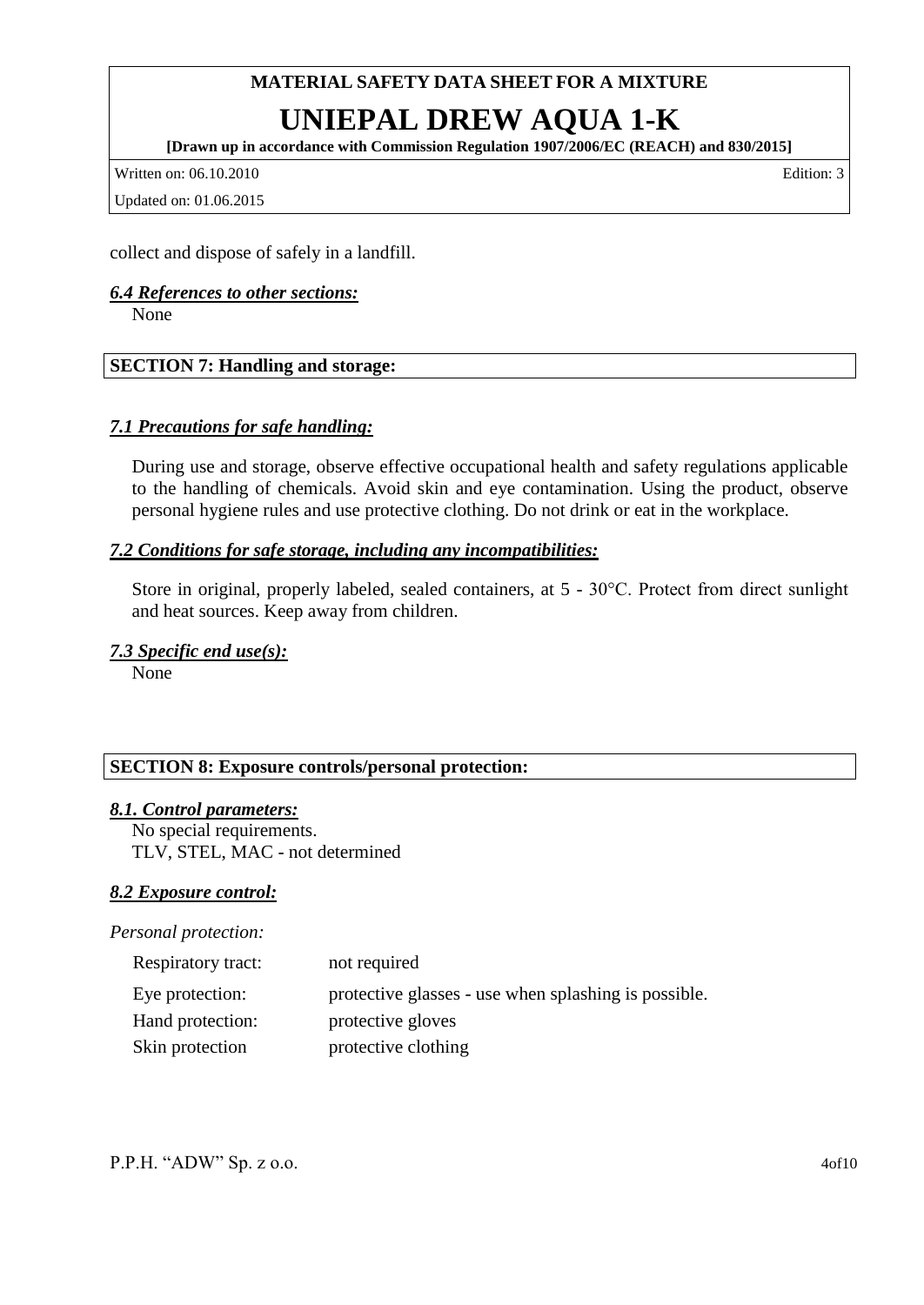## **UNIEPAL DREW AQUA 1-K**

**[Drawn up in accordance with Commission Regulation 1907/2006/EC (REACH) and 830/2015]**

Written on: 06.10.2010 Edition: 3

Updated on: 01.06.2015

#### **SECTION 9: Physical and chemical properties:**

#### *9.1 Information on basic physical and chemical properties:*

| Solubility in water: |                                   | soluble                         |  |
|----------------------|-----------------------------------|---------------------------------|--|
| a)                   | Appearance:                       | liquid                          |  |
| b)                   | Odor:                             | characteristic for a dispersion |  |
| c)                   | Odor threshold:                   | no data available               |  |
| d)                   | pH:                               | $8 - 9.5$                       |  |
| e)                   | Melting/solidification            |                                 |  |
|                      | point:                            | Approx. 0°C                     |  |
| f)                   | Initial boiling point and boiling |                                 |  |
|                      | range:                            | No data available               |  |
| g)                   | Flash point:                      | Approx. $100^{\circ}$ C         |  |
| h)                   | Evaporation rate:                 | No data available               |  |
| $\mathbf{i}$         | Flammability:                     | No data available               |  |
| j)                   | Upper/lower explosive             |                                 |  |
|                      | limit:                            | No data available               |  |
| $\bf k)$             | Vapor pressure:                   | No data available               |  |
| $\left( \right)$     | Vapor density:                    | No data available               |  |
| m)                   | Relative density (at              | Approx. $1.015$ g/cm3           |  |
|                      | $20^{\circ}$ C):                  | in water: soluble               |  |
| n)                   | Solubility:                       | in other solvents: insoluble    |  |
| $\Omega$             | Partition coefficient: n-         | no data available               |  |
|                      | octanol/water                     | no data available               |  |
| p)                   | Self-ignition temperature:        | no data available               |  |
| q)                   | Decomposition temperature:        | no data available               |  |
| r)                   | Viscosity $(25^{\circ}C)$ :       | no data available               |  |
| s)                   | Explosive properties:             | no data available               |  |
| t)                   | Oxidizing properties:             |                                 |  |

#### *9.2 Other Information:*

None

#### **SECTION 10: Stability and reactivity:**

#### *10.1 Reactivity:*

No data available

#### *10.2 Chemical stability:*

The product is stable when the conditions specified by the manufacturer are observed. Does not

P.P.H. "ADW" Sp. z o.o. 5of10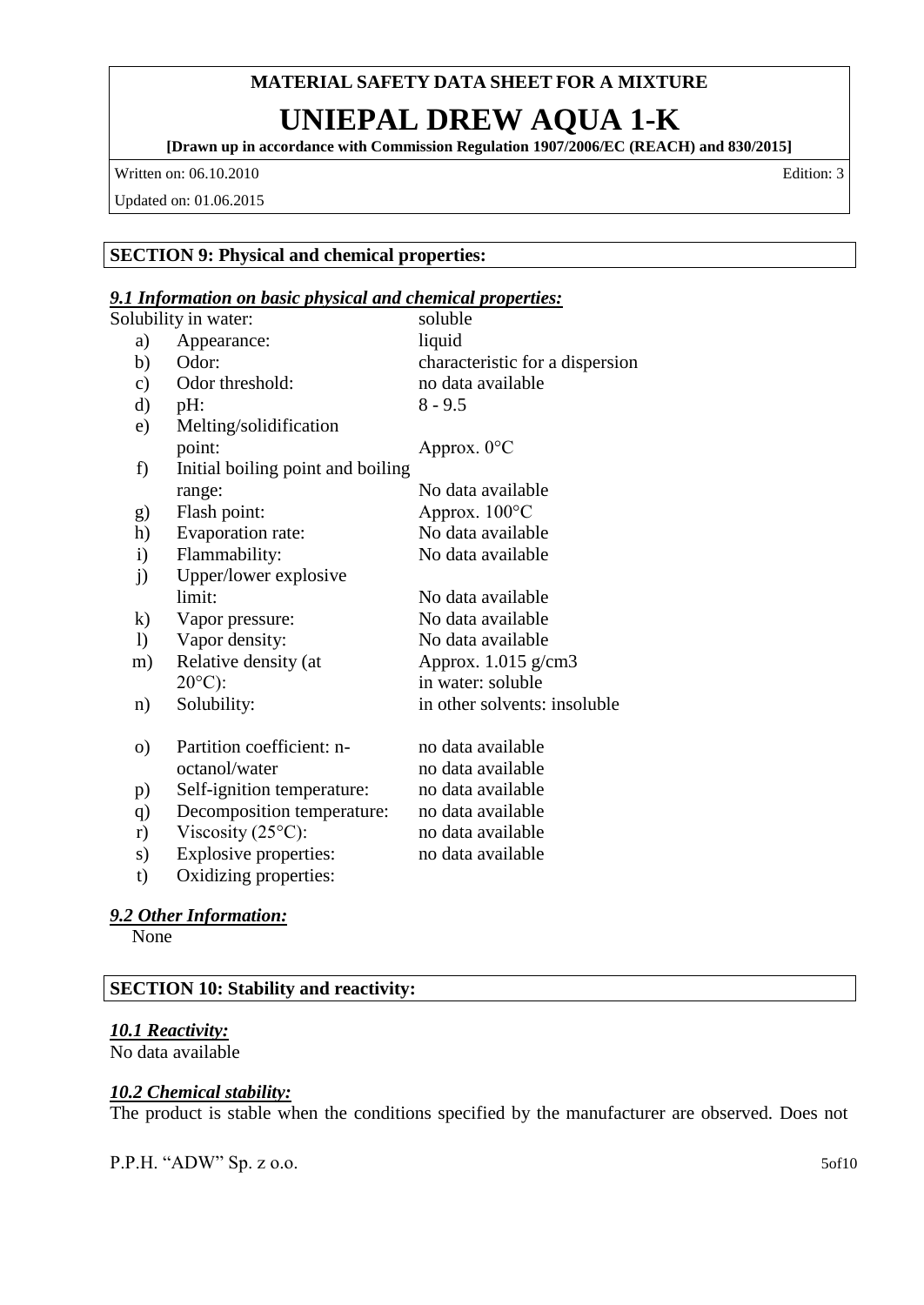# **UNIEPAL DREW AQUA 1-K**

**[Drawn up in accordance with Commission Regulation 1907/2006/EC (REACH) and 830/2015]**

Written on: 06.10.2010 Edition: 3

Updated on: 01.06.2015

change its consistency.

#### *10.3 Possibility of hazardous reactions:*

Not applicable.

*10.4 Conditions to avoid:* Temperatures exceeding 5-30°C.

#### *10.5 Incompatible materials:*

None

*10.6 Hazardous decomposition products:*

None known.

#### **SECTION 11: Toxicological information:**

#### *11.1 Information on toxicological effects:*

The product does not create a toxicological hazard. No reports of poisoning caused by products of this type. May cause a stomach disorder when swallowed. Direct contact with skin may cause slight irritation. Eye contamination may cause irritation. Doses and toxicological concentrations: No data available.

#### **SECTION 12: Ecological information:**

#### *12.1. Toxicity* See Section 11.

*12.2 Persistence and degradability*

See Section 10.

*12.3. Bioaccumulative potential*

None known.

#### *12.4 Mobility in soil.*

Do not empty into drains and sewage. The product dissolves in water. When released to waterways in large amounts, the product can cause the probability of long-term threat to aquatic organisms.

P.P.H. "ADW" Sp. z o.o. 60f10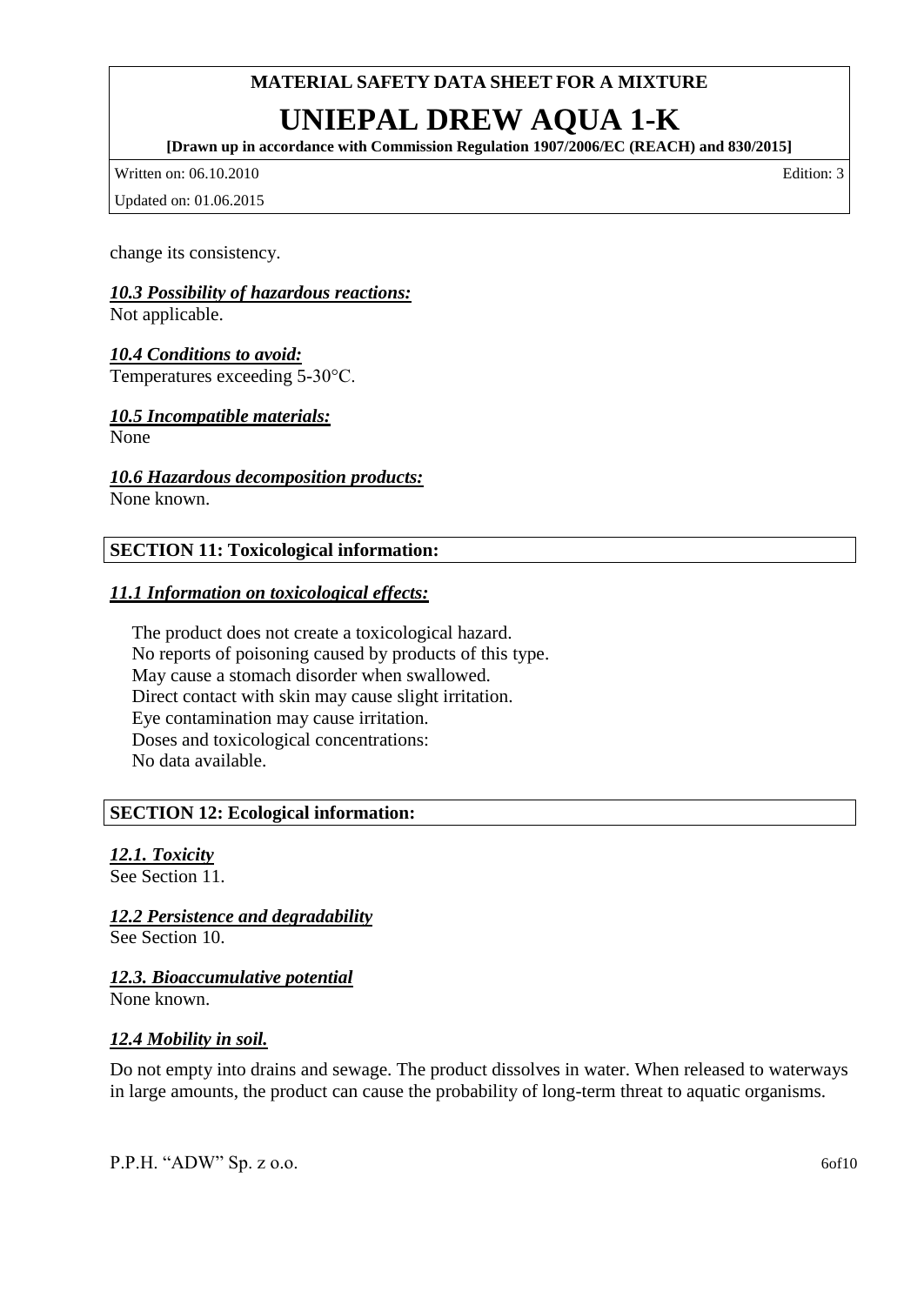# **UNIEPAL DREW AQUA 1-K**

**[Drawn up in accordance with Commission Regulation 1907/2006/EC (REACH) and 830/2015]**

Written on: 06.10.2010 **Edition: 3** 

Updated on: 01.06.2015

#### *12.5 Results of properties assessment of PBT and vPvB:*

No data available

#### *12.6 Other adverse effects.*

None

#### **SECTION 13: Waste disposal considerations:**

**Waste classification** *(according to the ordinance of the Minister of Environment Protection, Journal of Laws no. 12, item 1206 of 2001)*

Identification code: 08 01 20 aqueous suspensions containing paint or varnish other than those mentioned in 08 01 19

#### *13.1 Waste neutralization methods:*

#### **Product handling**

Do not store on municipal landfills. Consider reusing the product.

Recycling or neutralizing waste product should be carried out in accordance with applicable regulations, in installations and devices fulfilling specific requirements. (The Waste Act of 14 December 2012 (Journal of Laws of 2013 item 21))

#### **Disposal of packaging**

Recycle or neutralize clean packaging waste. Packaging waste code: 15 01 02 Do not use returnable packaging.

#### **SECTION 14: Transport information:**

#### *14.1 UN number*

Not applicable. The product is not classified as dangerous during transport.

#### *14.2 UN proper shipping name*

Not applicable. The product is not classified as dangerous during transport.

#### *14.3 Transport hazard class*

Not applicable. The product is not classified as dangerous during transport.

#### *14.4 Packaging group*

Not applicable. The product is not classified as dangerous during transport.

#### *14.5 Environmental hazards*

Not applicable.

P.P.H. "ADW" Sp. z o.o. 70f10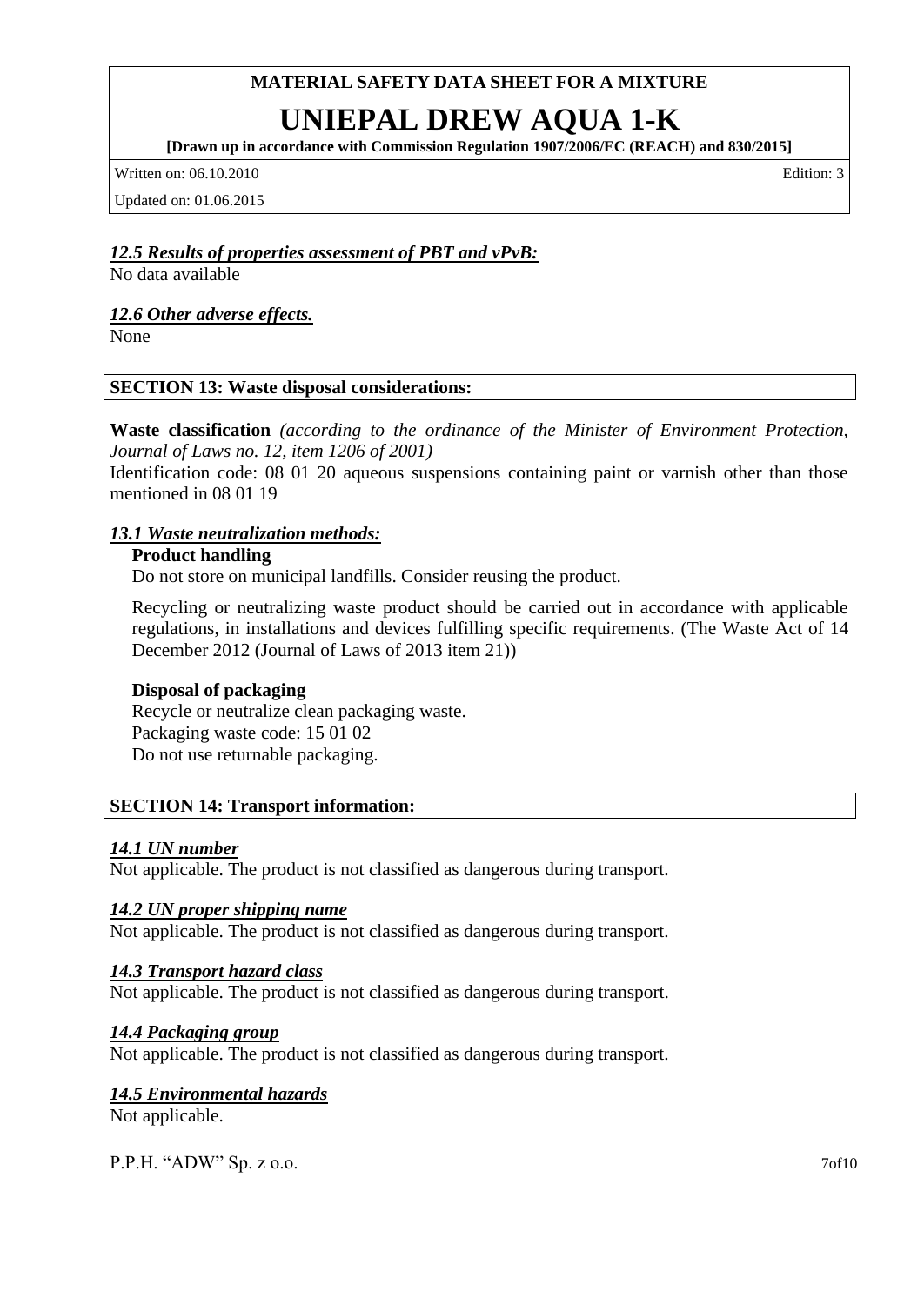## **UNIEPAL DREW AQUA 1-K**

**[Drawn up in accordance with Commission Regulation 1907/2006/EC (REACH) and 830/2015]**

Written on: 06.10.2010 Edition: 3

Updated on: 01.06.2015

### *14.6 Special precautions for the user*

Not required.

#### *14.7 Transport in bulk according to Annex II to MARPOL 73/78 and the IBC code* Not applicable.

#### **SECTION 15: Regulatory information:**

#### *15.1 Safety, health and environmental regulations/legislation specific for the substance or mixture:*

Act of 25 May 2011 on chemical substances and their mixtures (Journal of Laws No. 63, item 322, as amended).

Ordinance of the Minister of Labor and Social Policy of 6 June 2014 on maximum permissible exposure limits and concentrations of harmful factors in the workplace (Journal of Laws, 2014, item 817). The Waste Act of 14 December 2012. (Journal of Laws of 2103, item 21).

Act of 27 May 2001 on packaging and packaging waste (Journal of Laws 2103, item 888).

Ordinance of the Minister of the Environment of 9 September 2014 on the waste catalog (Journal of Laws of 2014, item 1923).

Ordinance of the Minister of the Economy of 21 December 2005 on the basic requirements for personal protective equipment (Journal of Laws, No. 259, item 2173).

Ordinance of the Minister of Health of 2 February 2011 on tests and measurements of harmful factors in the workplace (Journal of Laws, 33, item 166).

European ADR agreement concerning the international road transport of hazardous goods.

Regulation (EC) No **1907/2006** of the European Parliament and of the Council of 18 December 2006 concerning the Registration, Evaluation, Authorisation and Restriction of Chemicals (REACH), establishing a European Chemicals Agency, amending Directive 1999/45/EC and repealing Council Regulation (EEC) No 793/93 and Commission Regulation (EC) No 1488/94 as well as Council Directive 76/769/EEC and Commission Directives 91/155/EEC, 93/67/EEC, 93/105/EC and 2000/21/EC, as amended

Regulation (EC) No **1272/2008** of the European Parliament and of the Council of 16 December 2008 on classification, labelling and packaging of substances and mixtures, amending and repealing Directives 67/548/EEC and 1999/45/EC, and amending Regulation (EC) No 1907/2006 with amendments.

Commission Regulation (EU) **830/2015** of 28 May 2015 amending Regulation (EC) No 1907/2006 of the European Parliament and of the Council on the Registration, Evaluation, Authorisation and Restriction of Chemicals (REACH)

Directive **2008/98/EC** of the European Parliament and of the Council of 19 November 2008 on waste and repealing certain Directives.

European Parliament and Council Directive **94/62/EC** of 20 December 1994 on packaging

P.P.H. "ADW" Sp. z o.o. 8of10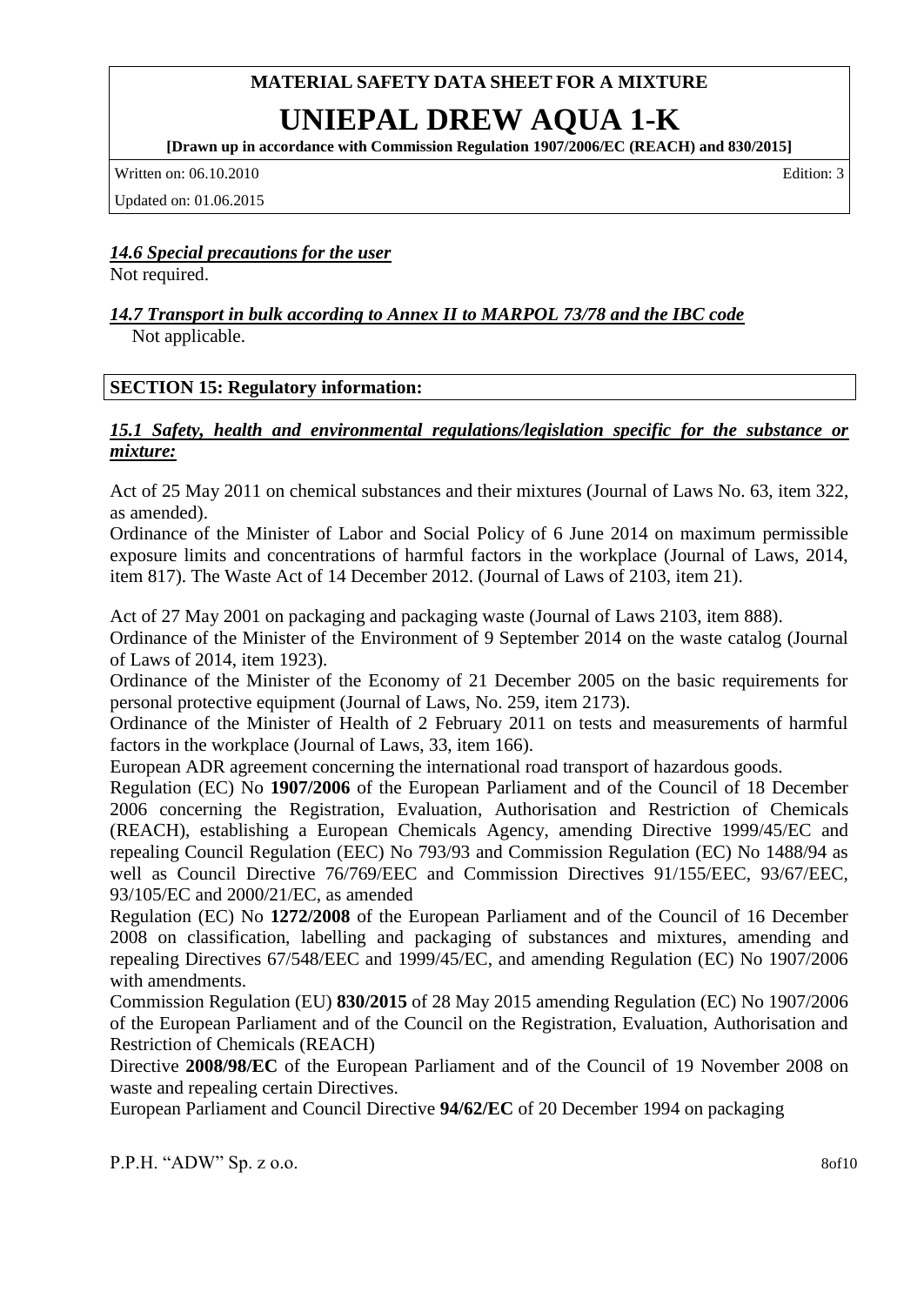## **UNIEPAL DREW AQUA 1-K**

**[Drawn up in accordance with Commission Regulation 1907/2006/EC (REACH) and 830/2015]**

Written on: 06.10.2010 Edition: 3

Updated on: 01.06.2015

#### and packaging waste **Chemical safety assessment**

Chemical safety assessment is not required for the mixture.

#### **SECTION 16: Other Information:**

Information included in this Material Safety Data Sheet concerns the subject product only and must not be transferred onto products with similar ingredients and recipes. The Material Safety Data Sheet was written according to our current knowledge, considering effective regulations.

The data included in the Material Safety Data Sheet should be understood as a description of safety requirements for the product. They are not to be construed as a product performance guarantee.

The user bears full liability for the improper use of the information included in the data sheet, or for the misapplication of the product.

Acute Tox.3 H301 Toxic if swallowed

Acute Tox. 4; H302 - Harmful if swallowed.

Acute Tox.3 H311 Toxic in contact with skin

Skin Corr.1B H314 - Causes severe skin burns and eye damage

Skin Irrit. 2; H315 - Causes skin irritation

Skin Sens. 1; H317 - May cause an allergic skin reaction

Eye Dam. 1; H318 – Causes serious eye damage.

Acute Tox.3 H331 Toxic if inhaled.

Aquatic Acute 1; H400 Very toxic to aquatic life.

Aquatic Chronic 1 H410 - Very toxic to aquatic life with long lasting effects.

|  | TLV | Threshold Limit Value |  |
|--|-----|-----------------------|--|
|--|-----|-----------------------|--|

STEL Short-term exposure limit

EL Excursion Limit

ACBM Admissible concentration in biological material

PBT Persistent, Bioaccumulative, Toxic

vPvB very Persistent, very Bioaccumulative

**Training** 

Before starting any works involving the product, the user should familiarize OHS principles for handling chemicals, and should particularly complete a suitable occupational training. Additional information

The classification was made on the basis of the physical and chemical properties of the mixture and the contents of hazardous ingredients, applying the calculation method specified in regulation no. 1272/2008/EC (CLP).

Updated on: 01.06.2015